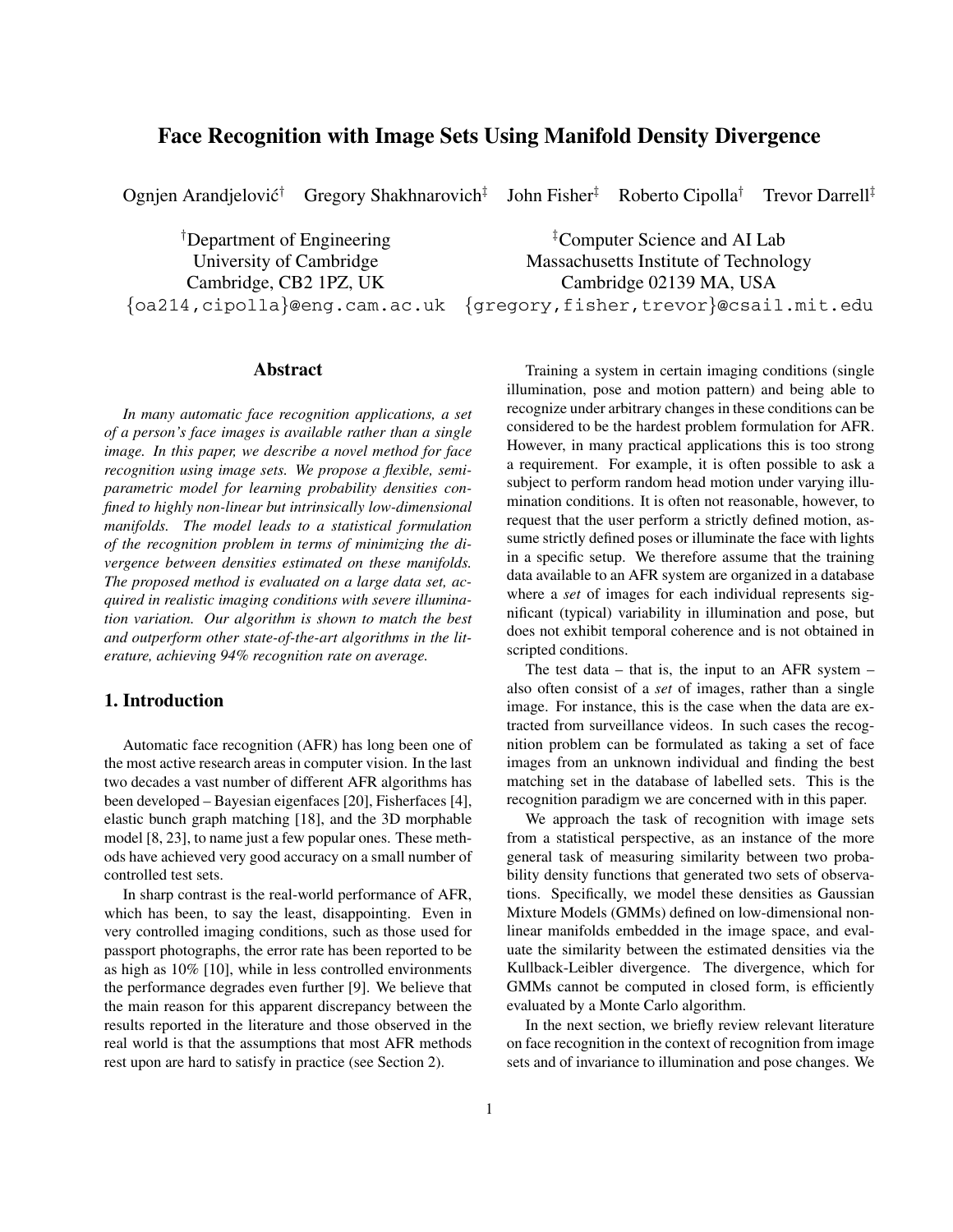then introduce our model in Section 3, where we discuss the proposed method for learning and comparing face appearance manifolds. Extensive experimental evaluation of the proposed model and its comparison to state-of-the-art methods are reported in Section 4, followed by discussion of the results and an outline of promising directions for future research.

## **2. Previous Work**

Good general reviews of recent AFR literature can be found in [2, 13, 29]. In this section, we focus on AFR literature that deals specifically with recognition from image sets, and with invariance to pose and illumination.

**Recognition across illumination** Illumination invariance is perhaps the most significant challenge for AFR: image differences due to changing illumination may be larger than differences between individuals [1]. Most of the work on recognition under varying illumination has been on recognition from single images. Two of the most influential approaches are the illumination cones of Belhumeur *et al.* [5, 15] and the 3D morphable model of Blanz and Vetter [7]. In [5] the authors showed that the set of images of a convex, Lambertian object, illuminated by an arbitrary number of point light sources at infinity, forms a convex polyhedral cone in the image space with dimension equal to the number of distinct surface normals. In [15], Georghiades et al. successfully used this result for AFR by reilluminating images of frontal faces. In the 3D morphable model method, parameters of a complex generative model which includes the pose, shape and albedo of a face (assumed to be a Lambertian surface) are recovered in an analysis-bysynthesis fashion.

Both illumination cones and the 3D morphable model have significant shortcomings for practical AFR use. The former approach assumes very accurately registered face images, illuminated from seven to nine different well-posed directions for each head pose. This is difficult to achieve in practical imaging conditions (see the sections that follow for typical image data quality). On the other hand, the 3D morphable model requires nontrivial user intervention (localization of up to seven facial landmarks and the dominant light direction) and has convergence problems in the presence of background clutter or facial occlusions (glasses or facial hair).

**Recognition across pose** Broadly speaking, there are three classes of algorithms that allow for pose invariance. The first, a model-based approach, uses an explicit 2D or 3D model of the face, and attempts to estimate the parameters of the model from the input [8, 18, 23]. This is essentially a view-independent representation.

A second class of algorithms consists of global, parametric models, such as the eigenspace method of Murase and Nayar [21], which use a single parametric, typically linear, subspace estimated from all of the views for all of the objects. In AFR tests, such methods are usually outperformed by methods from the third class, view-based techniques (such as the view-based eigenspaces of Pentland et al. [22]), in which a separate subspace is constructed for each pose. View-based algorithms usually require an intermediate step in which the pose of the face is determined, and then recognition is carried out using the estimated viewdependent model.

A common limitation of these methods is that they require a fairly restrictive and labour-intensive training data acquisition protocol, in which a number of fixed views are collected for each subject and appropriately labelled. This is not the case for the method proposed in this paper.

**AFR from image sets** Compared to single-shot recognition, face recognition from image sets is a relatively new area of research. Most of the existing algorithms that deal with multi-image input require image *sequences* and use temporal coherence within the sequence to enforce prior knowledge on likely head movements. In the algorithm of Zhou et al. [30] the joint probability distribution of identity and motion is modelled using sequential importance sampling, yielding the recognition decision by marginalization. In [19], Lee et al. approximate face manifolds by a finite number of infinite extent subspaces and use temporal information to robustly estimate the operating part of the manifold. Some of these approaches use the "still-to-video" scenario, and do not take full advantage of the sets available for training.

While in some cases temporal information may be useful, we are interested in a more general scenario, in which the images in the set may not be temporally consecutive and in fact may have been collected over an extended period of time and under different conditions. It is often difficult to exploit temporal coherence in such cases. Two previous approaches to this problem are the Mutual Subspace Method (MSM) of Fukui and Yamaguchi [14] and the method of Shakhnarovich et al. [24]. These methods propose rather simplistic modelling of face pattern variations, essentially representing the face space as a single linear subspace with a Gaussian density. We believe that this restriction explains the variable results attributed to these methods [24, 27], since it does not capture non-linear variation in appearance due to illumination and pose changes. We propose to overcome this limitation with a more flexible, semi-parametric mixture model presented in the next section.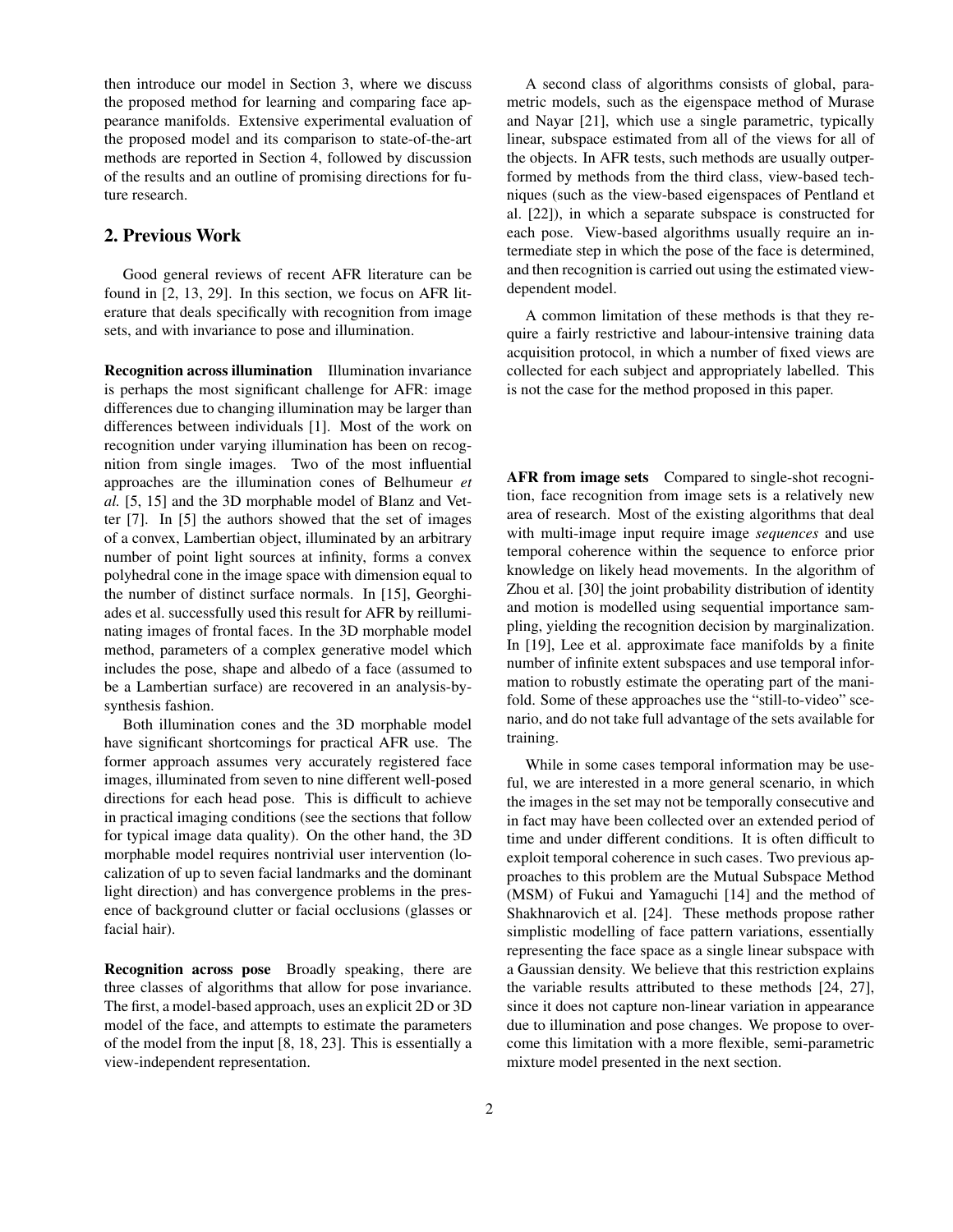

Figure 1. *A typical manifold of face images in a training (small blue dots) and a test (large red dots) set. Data used come from the same person and shown projected to the first three (a) and second three (b) principal components. The nonlinearity and smoothness of the manifolds are apparent. Although globally quite dissimilar, the training and test manifolds have locally similar structures.*

### **3. Modelling Face Manifold Densities**

Under the standard representation of an image as a raster-ordered pixel array, images of a given size can be viewed as points in a Euclidean *image space*. The dimensionality,  $D$ , of this space is equal to the number of pixels. Usually  $D$  is high enough to cause problems associated with the *curse of dimensionality* in learning and estimation algorithms. However, surfaces of faces are mostly smooth and have regular texture, making their appearance quite constrained. As a result, it can be expected that face images are confined to a *face space*, a manifold of lower dimension  $d \ll D$  embedded in the image space [6]. Below, we formalize this notion and propose an algorithm for comparing the estimated densities on the manifolds.

#### **3.1. Manifold Density Model**

The assumption of an underlying manifold subject to additive sensor noise leads to the following statistical model: An image **x** of subject i's face is drawn from the probability density function  $(pdf) p_F^{(i)}(\mathbf{x})$  within the face space, and embedded in the image space by means of a mapping function  $f^{(i)} : \mathbb{R}^d \to \mathbb{R}^D$ . The resulting point in the Ddimensional space is further perturbed by noise drawn from a noise distribution  $p_n$  (note that the noise operates in the image space) to form the observed image **X**. Therefore the distribution of the observed face images of the subject  $i$  is given by:

$$
p^{(i)}(\mathbf{X}) = \int p_F^{(i)}(\mathbf{x}) p_n \left( f^{(i)}(\mathbf{x}) - \mathbf{X} \right) d\mathbf{x}
$$
 (1)

Note that both the manifold embedding function  $f$  and the density  $p_F$  on the manifold are subject-specific, as denoted by the superscripts, while the noise distribution  $p_n$  is assumed to be common for all subjects. Following accepted practice, we model  $p_n$  by an isotropic, zero-mean Gaussian. Figure 1 shows an example of a face image set projected onto a few principal components estimated from the data, and illustrates the validity of the manifold notion.

Let the training database consist of sets  $S_1, \ldots, S_K$ , corresponding to K individuals.  $S_i$  is assumed to be a set of independent and identically distributed (i.i.d.) observations drawn from  $p^{(i)}$  (1). Similarly, the input set  $S_0$  is assumed to be i.i.d. drawn from the test subject's face image density  $p^{(0)}$ . The recognition task can then be formulated as selecting one among  $K$  hypotheses, the  $k$ -th hypothesis postulating that  $p^{(0)} = p^{(k)}$ . The Neyman-Pearson<br>lemma [12] states that the optimal solution for this task conlemma [12] states that the optimal solution for this task consists of choosing the model under which  $S_0$  has the highest likelihood. Since the underlying densities are unknown, and the number of samples is limited, relying on direct likelihood estimation is problematic. Following [24], we use Kullback-Leibler divergence as a "proxy" for the likelihood statistic needed in this  $K$ -ary hypothesis test.

#### **3.2. Kullback-Leibler Divergence**

The Kullback-Leibler (KL) divergence [11] quantifies how well a particular pdf  $q(x)$  describes samples from anther pdf  $p(\mathbf{x})$ :

$$
D_{KL}(p||q) = \int p(\mathbf{x}) \log \left(\frac{p(\mathbf{x})}{q(\mathbf{x})}\right) d\mathbf{x}
$$
 (2)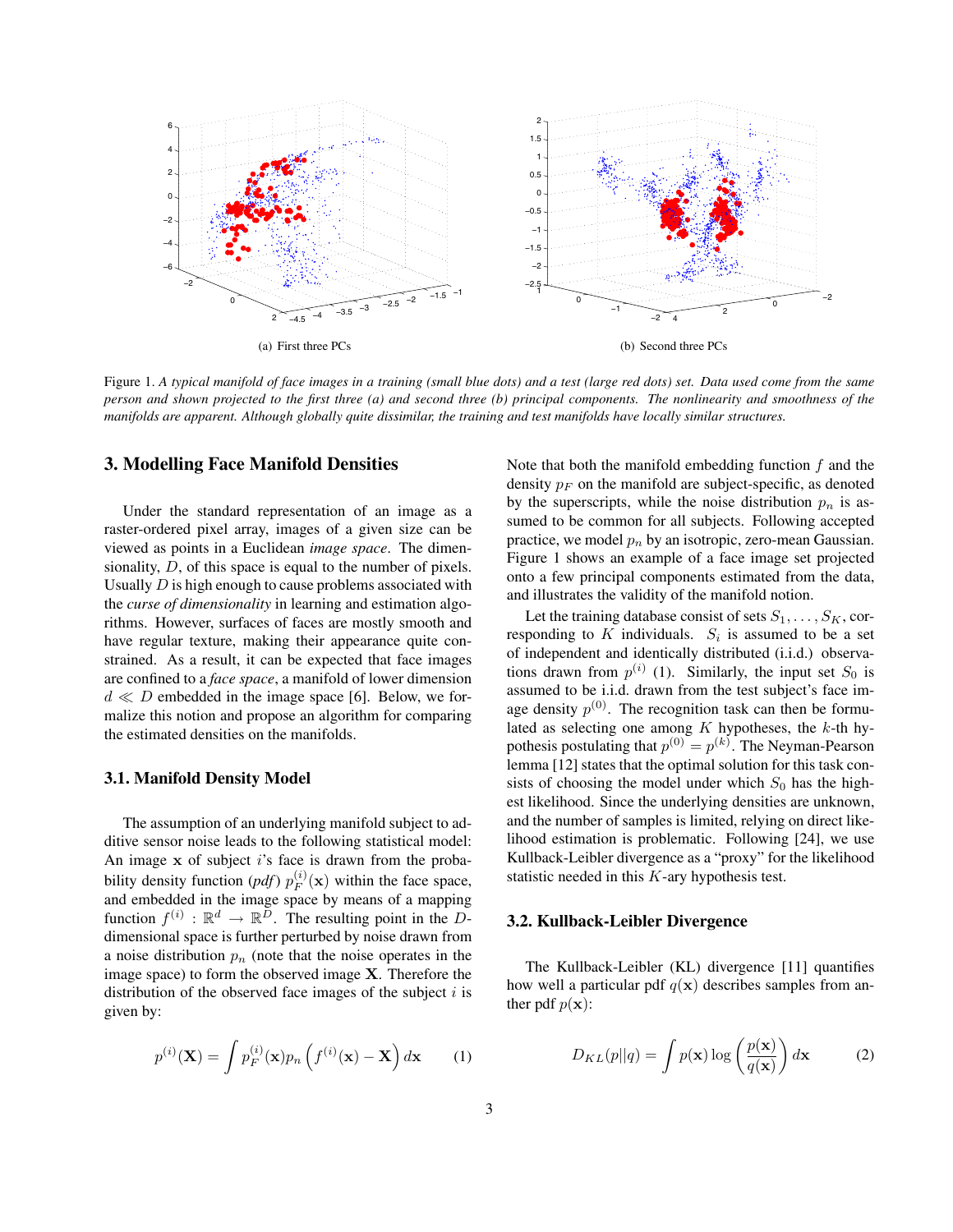

Figure 2. *Description lengths for varying numbers of GMM components for training (solid) and test (dashed) sets. The lines show the average plus/minus one standard deviation across sets.*

It is nonnegative and equal to zero iff  $p \equiv q$ . Consider the integrand in (2). It can be seen that the regions of the image space with a large contribution to the divergence are those in which  $p(x)$  is significant and  $p(x) \gg q(x)$ . On the other hand, regions in which  $p(x)$  is small contribute comparatively little. We expect the sets in the training data to be significantly more extensive than the input set, and as a result  $p^{(i)}$  to have broader support than  $p^{(0)}$ . We therefore use  $D_{KL}(p^{(0)}||p^{(i)})$  as a "distance measure" between training<br>and test sets. This expectation is confirmed empirically (see and test sets. This expectation is confirmed empirically (see Figure 2). The novel patterns not represented in the training set are heavily penalized, but there is no requirement that all variation seen during training should be present in the novel distribution.

We have formulated recognition in terms of minimizing the divergence between densities on face manifolds. Two problems still remain to be solved. First, since the analytical form for neither the densities nor the embedding functions is known, these must be estimated from the data. Second, the KL divergence between the estimated densities must be evaluated. In the remainder of this section, we describe our solution for these two problems.

### **3.3. Gaussian Mixture Models**

Our goal is to estimate the density defined on a complex nonlinear manifold embedded in a high-dimensional image space. As was mentioned in Section 2, global parametric models typically fail to adequately capture such manifolds. We therefore opt for a more flexible mixture model for  $p^{(i)}$ : the Gaussian Mixture Model (GMM). This choice has a number of advantages:

• It is a flexible, semi-parametric model, yet simple enough to allow efficient estimation.



Figure 3. *Centres of the MDL GMM approximation to a typical training face manifold, displayed as images (a) (also see Figure 5). These appear to correspond to different pose/illumination combinations. Similarly, centres for a typical face manifold used for recognition are shown in (b). As this manifold corresponds to a video in fixed illumination, the number of Gaussian clusters is much smaller. In this case clusters correspond to different poses only: frontal, looking down, up, left and right.*

- The model is generative and offers interpolation and extrapolation of face pattern variation based on local manifold structure.
- Principled model order selection is possible.

The multivariate Gaussian components of a GMM in our method need not be semantic (corresponding to a specific view or illumination) and can be estimated using the Expectation Maximization (EM) algorithm [12]. The EM is initialized by K-means clustering, and constrained to diagonal covariance matrices. As with any mixture model, it is important to select an appropriate number of components in order to allow sufficient flexibility while avoiding overfitting. This can be done in a principled way with the Minimal Description Length (MDL) criterion [3]. Briefly, MDL assigns to a model a cost related to the amount of information necessary to encode the model and the data *given* the model. This cost, known as the description length, is proportional to the likelihood of the training data under that model penalized by the model complexity, measured as the number of free parameters in the model.

Average description lengths for different numbers of components for the data sets used in this paper are shown in Figure 2. Typically, the optimal (in the MDL sense) number of components for a training manifold was found to be 18, while 5 was typical for the manifolds used for recognition. This is illustrated in Figures 3, 4 and 5.

## **3.4. Estimating KL Divergence**

Unlike in the case of Gaussian distributions, the KL divergence cannot be computed in a closed form when  $\hat{p}(\mathbf{x})$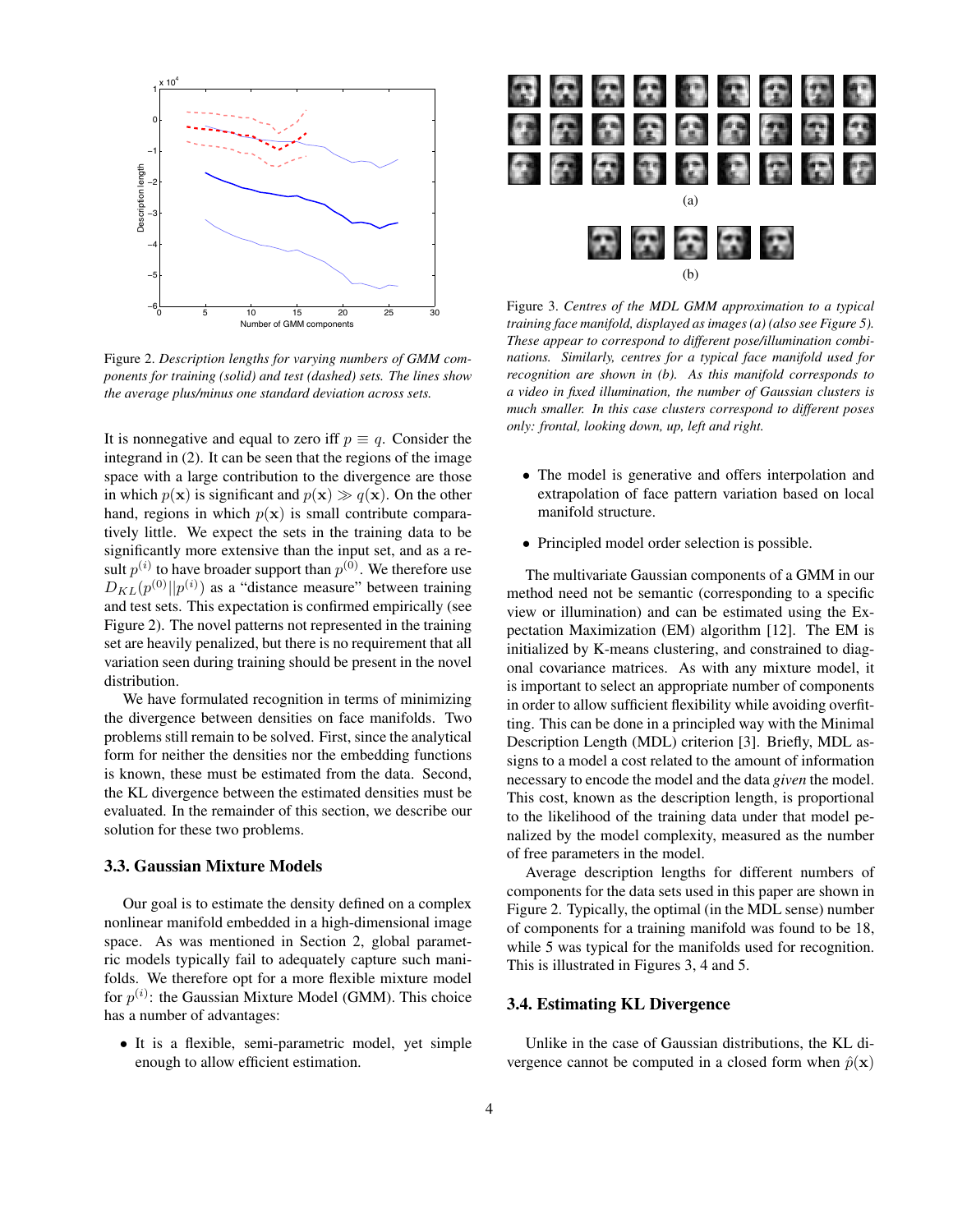

Figure 4. *Synthetically generated images from a single Gaussian component in a GMM of a training image set. It can be seen that local manifold structure, corresponding to varying head pose in fixed illumination, is well captured.*



Figure 5. *A training face manifold (blue dots) and the centres of Gaussian clusters of the corresponding MDL GMM model of the data (circles), projected on the first three principal components.*

and  $\hat{q}(\mathbf{x})$  are GMMs. However, it is straightforward to sample from a GMM. The KL divergence in (2) is the expectation of the log-ratio of the two densities w.r.t. the density p. According to the law of large numbers [16], this expectation can be evaluated by a Monte-Carlo simulation. Specifically, we can draw a sample  $x_i$  from the estimated density  $\hat{p}$ , compute the log-ratio of  $\hat{p}$  and  $\hat{q}$ , and average this over M samples:

$$
D_{KL}(\hat{p}||\hat{q}) \approx \frac{1}{M} \sum_{i=1}^{M} log\left(\frac{\hat{p}(\mathbf{x}_i)}{\hat{q}(\mathbf{x}_i)}\right)
$$
(3)

Drawing from  $\hat{p}$  involves selecting a GMM component and then drawing a sample from the corresponding multivariate Gaussian. Figure 4 shows a few examples of samples drawn in this manner. In summary, we use the following approximation for the KL divergence between the test set and the  $k$ -th subject's training set:

$$
D_{KL}\left(\hat{p}^{(0)}||\hat{p}^{(k)}\right) \approx \frac{1}{M} \sum_{i=1}^{M} \log\left(\frac{\hat{p}^{(0)}(\mathbf{x}_i)}{\hat{p}^{(k)}(\mathbf{x}_i)}\right) \tag{4}
$$

In our experiments we used  $M = 1000$  samples.

| Age                             | $18-25$ $26-35$ $36-45$ $46-55$ $65+$ |        |       |       |
|---------------------------------|---------------------------------------|--------|-------|-------|
| <b>Percentage</b>   $29\%$ 45\% |                                       | $15\%$ | $7\%$ | $4\%$ |

Table 1. *The distribution of ages for the database used in the experiments.*



Figure 6. *Frames from typical input video sequences used for evaluation of methods in this paper. Notice the presence of cast shadows and drastically varying illumination conditions (different for each frame).*

## **4. Empirical Evaluation**

Methods in this paper were evaluated on a database with 99 individuals of varying age (see Table 1) and race, and equally represented genders. For each person in the database we collected 7 video sequences of the person in arbitrary motion (significant translation, yaw and pitch, and negligible roll), see Figure 6. Each sequence was recorded in a different illumination setting, at 10 frames per second and  $320 \times 240$  pixel resolution.

The discussion above focused on recognition using fixed-scale face images. A practical AFR system must obtain such images from the available video frames. Before we report the experimental results in Section 4.2, we describe our fully automatic system for extracting and normalizing face image sets from unconstrained video of the subjects. A diagram of the system is shown in Figure 7.

#### **4.1. Automatic Acquisition of Face Image Sets**

We use the Viola-Jones cascaded detector [26] in order to localize faces in cluttered images. Figure 6 shows examples



Figure 7. *A schematic representation of the face localization and normalization described in Section 4.1.*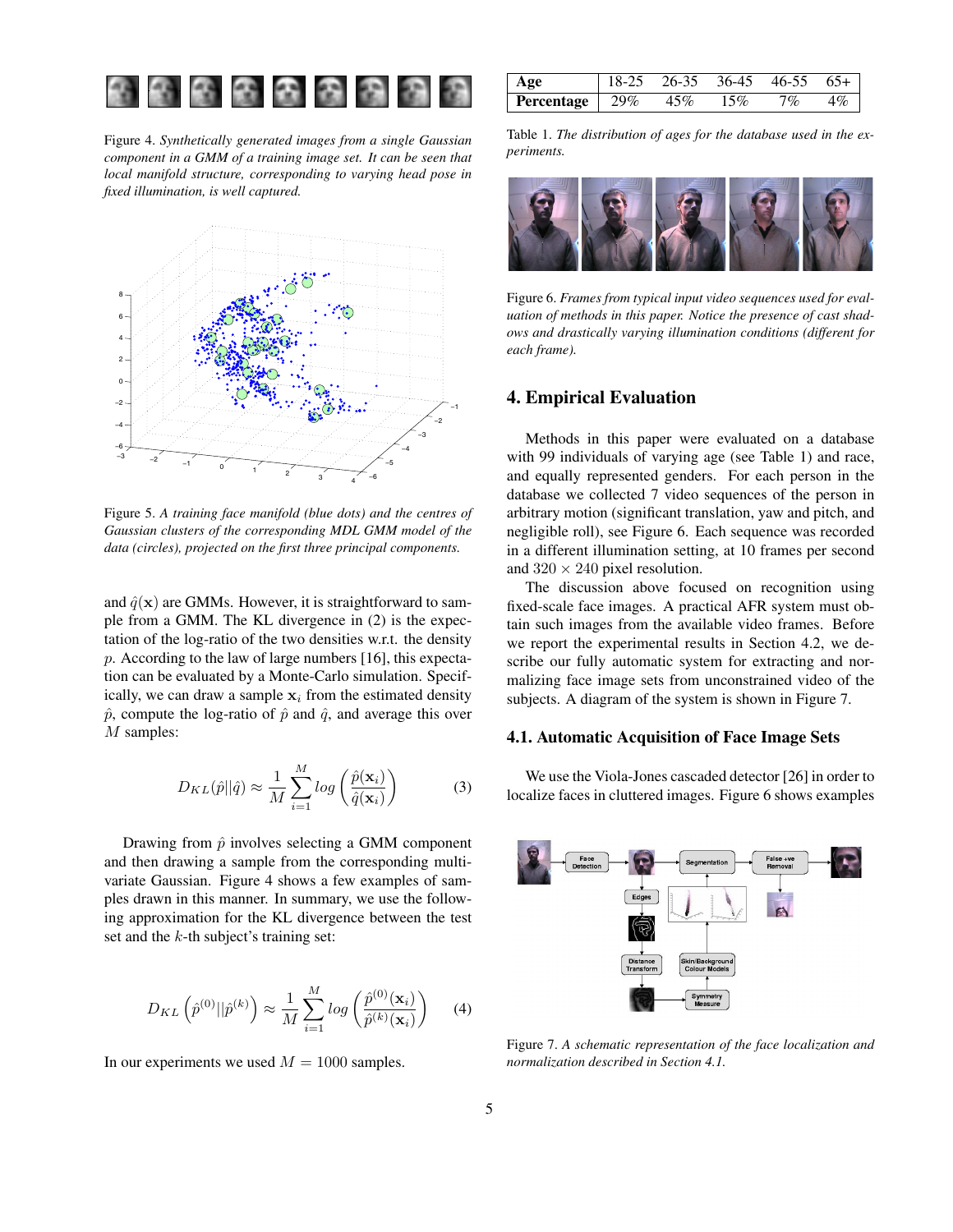

Figure 8. *Illustration of the pipeline described in Section 4.1. (a) Original input frame. (b) Face detection. (c) Resizing to the uniform scale of* 40 × 40 *pixels. (d) Background removal and feathering. (e) The final image after histogram equalization.*



Figure 9. *Typical false detections identified by our algorithm.*

of input frames, and Figure 8 (b) shows an example of a correctly detected face.

**Rejection of false positives** The face detector achieves high true positive rates for our database. A larger problem is caused by false alarms, even a small number of which can affect the density estimates. We use a coarse skin colour classifier to reject many of the false detections. The classifier is based on 3-dimensional colour histograms built for two classes: skin and non-skin pixels [17]. A pixel can then be classified by applying the likelihood ratio test. We apply this classifier and reject detections in which too few  $(< 60\%)$  or too many  $(> 99\%)$  pixels are labelled as skin. This step removes the vast majority of non-faces as well as faces with grossly incorrect scales – see Figure 9 for examples of successfully removed false positives.

**Background removal** The bounding box of a detected face typically contains a portion of the background. The removal of the background is beneficial because it can contain significant clutter and also because of the danger of learning to discriminate based on the background, rather than face appearance. This is achieved by *set-specific* skin colour segmentation: Given a set of images from the same subject, we construct colour histograms for that subject's face pixels and for the near-face background pixels in that set. Note that the classifier here is tuned for the given subject *and* the given background environment, and thus is more "refined" than the coarse classifier used to remove false positives. The face pixels are collected by taking the central portion of the few most symmetric images in the set (assumed to correspond to frontal face images); the background pixels are collected from the 10 pixel-wide strip around the face bounding box provided by the face detector. After classifying each pixel within the bounding box independently, we smooth the result using a simple 2-pass algorithm that en-



Figure 10. *A typical face pose manifold (varying pitch and yaw) acquired in fixed illumination. Four distinct clusters can be seen, corresponding to face looking left, right, up, and down.*

forces the connectivity constraint on the face and boundary regions (see Figure 8 (d)).

**Coarse illumination normalization** We normalize for global illumination changes by histogram equalization, performed on face pixels only, after background pixels are removed as described above (see Figure 8 (e)). Additionally, the symmetry of human faces is exploited by augmenting both training and recognition data by their mirror images.

**Pose invariance** Pose variations are typically less problematic than illumination as the corresponding manifold is of lower dimensionality. Figure 10 shows a typical face manifold due to pose changes (pitch and yaw) in an unchanging illumination setup. This manifold, that appears to be 2-dimensional, is accurately reconstructed by our method from components of a GMM, as illustrated by synthetically generated images shown in Figure 4. We therefore do not take any special measures to introduce pose invariance.

## **4.2. Results**

We compared the performance of our recognition algorithm to that of:

- The KL divergence-based algorithm of Shakhnarovich et al. (Simple KLD) [24] ,
- The Mutual Subspace Method (MSM) [28],
- Constrained MSM (CMSM) [14] which projects the data onto a linear subspace before applying MSM,
- Nearest Neighbour (NN) in the set distance sense; that is, achieving  $\min_{\mathbf{x} \in S_0} \min_{\mathbf{v} \in S_i} d(\mathbf{x}, \mathbf{y}).$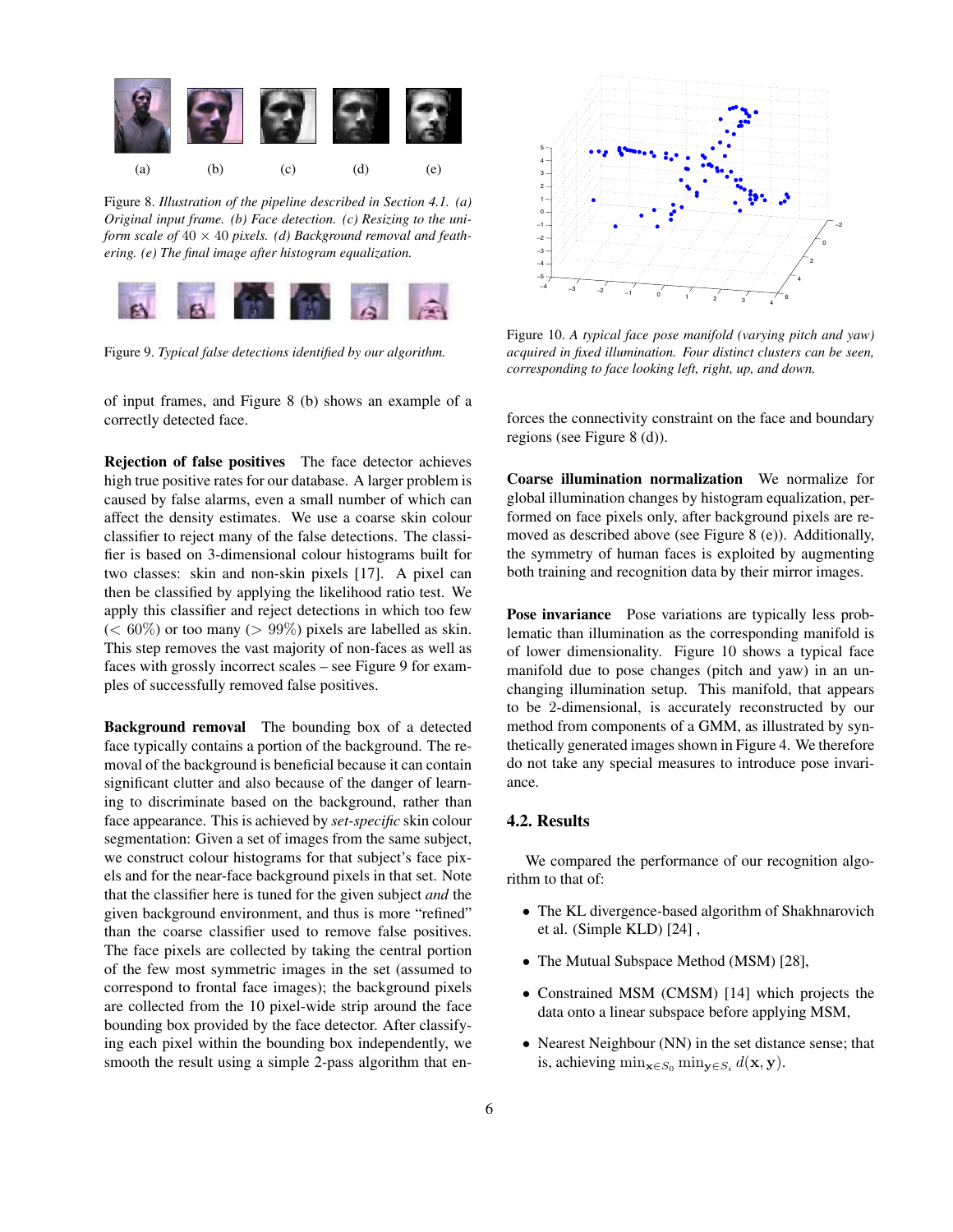|       | Proposed | Simple     | MSM  | <b>CMSM</b> | Set. |
|-------|----------|------------|------|-------------|------|
|       | method   | <b>KLD</b> |      |             | NN   |
| Ex.1  | 96       | 73         | 86   | 96          | 94   |
| Ex. 2 | 100      | 71         | 92   | 95          | 94   |
| Ex. 3 | 85       | 63         | 72   | 84          | 79   |
| Mean  | 94       | 69         | 83   | 92          | 89   |
| Std   | 8        | 5          | 10   |             | 9    |
| Sign. |          | .001       | .001 | .19         | .01  |

Table 2. *Recognition accuracy (%) of the various methods using different training/testing illumination combinations. The last row shows the statistical significance of comparison with the proposed method.*

In Simple KLD, we used a principal subspace that captured 90% of the data variance. In MSM, the dimensionality of PCA subspaces was set to 9 [14], with the first three principal angles used for recognition. The constraint subspace dimensionality in CMSM (see [14]) was chosen to be 70. All algorithms were preceded with PCA performed on the entire dataset, which resulted in dimensionality reduction to 150 (while retaining 95% of the variance).

We present three experiments. In each experiment we used all of the sets from one illumination setup as test inputs and the remaining sets as training data. A summary of the experimental results is shown in Table 2. Notice the relatively good performance of the simple NN classifier. This supports our intuition that for training, even random illumination variation coupled with head motion is sufficient for gathering a representative set of samples from the illumination-pose face manifold.

Both MSM-based methods scored relatively well, with CMSM achieving the best performance of all of the algorithms besides the proposed method. That is an interesting result, given that this algorithm has not received significant attention in the AFR community; to the best of our knowledge, this is the first report of CMSM's performance on a data set of this size, with such illumination and pose variability. On the other hand, the lack of a probabilistic model underlying CMSM may make it somewhat less appealing.

Finally, the performance of the two statistical methods evaluated, the Simple KLD method and the proposed algorithm, are very interesting. The former performed worst, while the latter produced the highest recognition rates out of the methods compared. This suggests several conclusions. Firstly, that the approach to statistical modelling of manifolds of faces is a promising research direction. Secondly, it is confirmed that our flexible GMM-based model captures the modes of the data variation well, producing good generalization results even when the test illumination is not present in the training data set. And lastly, our argument in Section 3 for the choice of the direction of KL divergence is empirically confirmed, as our method performs well even when the subject's pose is only very loosely controlled.

## **5. Summary and Conclusions**

In this paper, we have introduced a new statistical approach to face recognition with image sets. Our main contribution is the formulation of a flexible mixture model that is able to accurately capture the modes of face appearance under broad variation in imaging conditions. The basis of our approach is the semi-parametric estimate of probability densities confined to intrinsically low-dimensional, but highly nonlinear face manifolds embedded in the highdimensional image space. The proposed recognition algorithm is based on a stochastic approximation of Kullback-Leibler divergence between the estimated densities. Empirical evaluation on a database with 100 subjects has shown that the proposed method, integrated into a practical automatic face recognition system, is successful in recognition across illumination and pose. Its performance was shown to match the best performing state-of-the-art method in the literature and exceed others.

The main direction for future work is to explore the limits of the mixture model and investigate non-parametric approaches. While potentially more expressive, a nonparametric approach poses a number of computational challenges, which are the focus of our current work. Another interesting direction could be to improve the GMM estimation process by using a mixture of probabilistic PCA [25] and thus move away from the current assumption of diagonal covariance. Finally, it may prove beneficial to incorporate more specific domain knowledge, in particular illumination models, in guiding the mixture component estimation.

## **Acknowledgements**

We would like to thank the Toshiba Corporation, the Cambridge-MIT Institute and DARPA for their kind support for our research, the volunteers from the University of Cambridge Engineering Department whose face videos were entered in our face database, and Trinity College, Cambridge.

## **References**

- [1] Y. Adini, Y. Moses, and S. Ullman. Face recognition: The problem of compensating for changes in illumination direction. *IEEE Transactions on Pattern Analysis and Machine Intelligence*, 19(7):721–732, July 1997.
- [2] W. A. Barrett. A survey of face recognition algorithms and testing results. *Systems and Computers*, 1:301–305, 1998.
- [3] A. R. Barron, J. Rissanen, and B. Yu. The Minimum Description Length Principle in Coding and Modeling. *IEEE Transactions on Information Theory*, 44(6):2743– 2772, 1998.
- [4] P. N. Belhumeur, J. P. Hespanha, and D. J. Kriegman. Eigenfaces vs. fisherfaces: Recognition using class specific linear